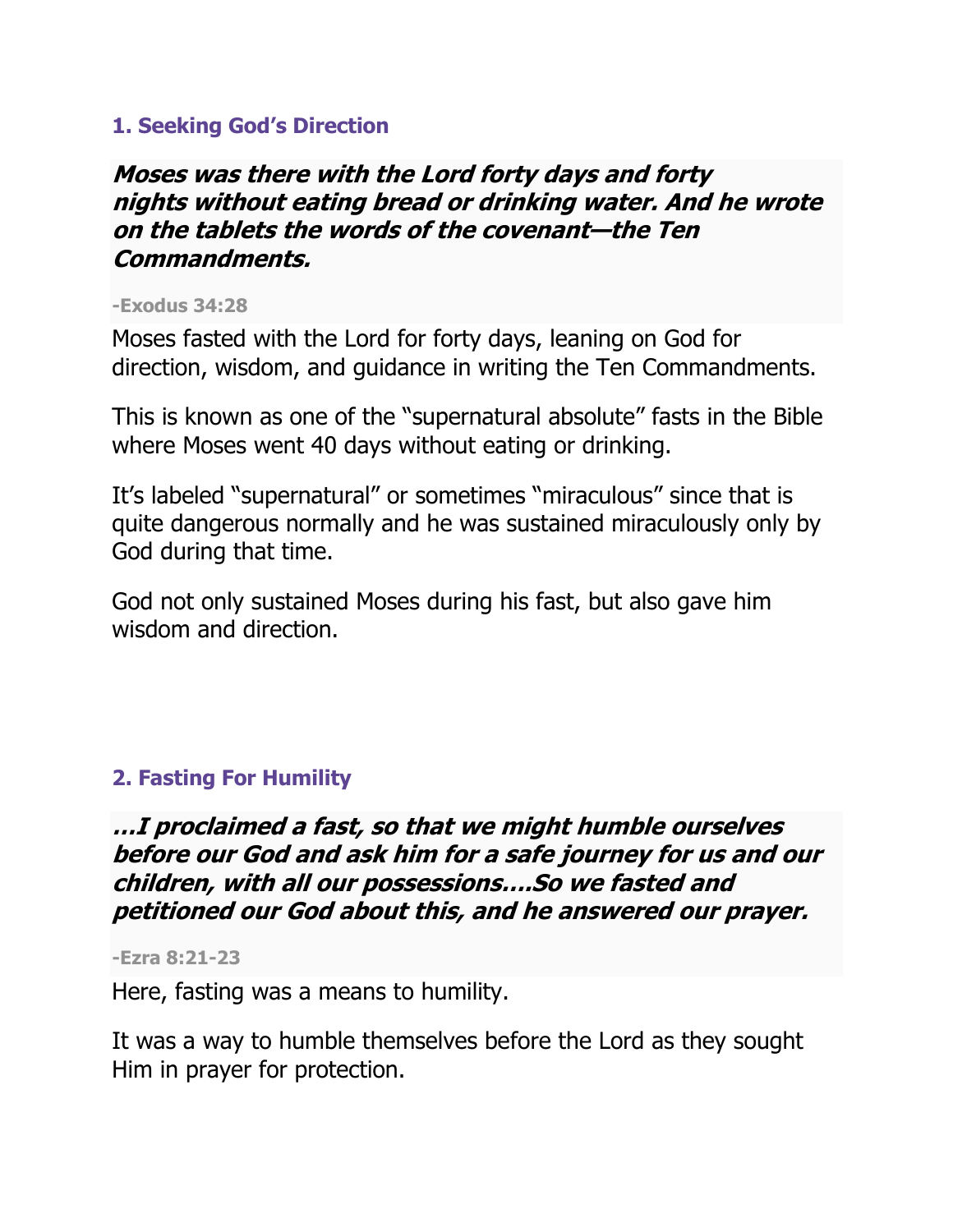They fasted humbly, prayed fiercely, and God answered.

#### **3. Fasting for Freedom**

**"Is not this the kind of fasting I have chosen: to loose the chains of injustice and untie the cords of the yoke, to set the oppressed free and break every yoke?**

**– Isaiah 58:6**

The purpose of fasting is so much deeper than simply giving up food for a while.

# **It's not just an outward practice, but an inner transformation.**

It's about addressing the deep, ugly sins of your life, untying the cords of that yoke, and *breaking free*.

## **4. Return To God With Repentance**

## **"Even now," declares the Lord, "return to me with all your heart, with fasting and weeping and mourning."**

**Joel 2:12**

#### **Return to me.**

What a powerful phrase coming from our Almighty God.

This was a call to repentance, for the people to return to God's mercy and steadfast love.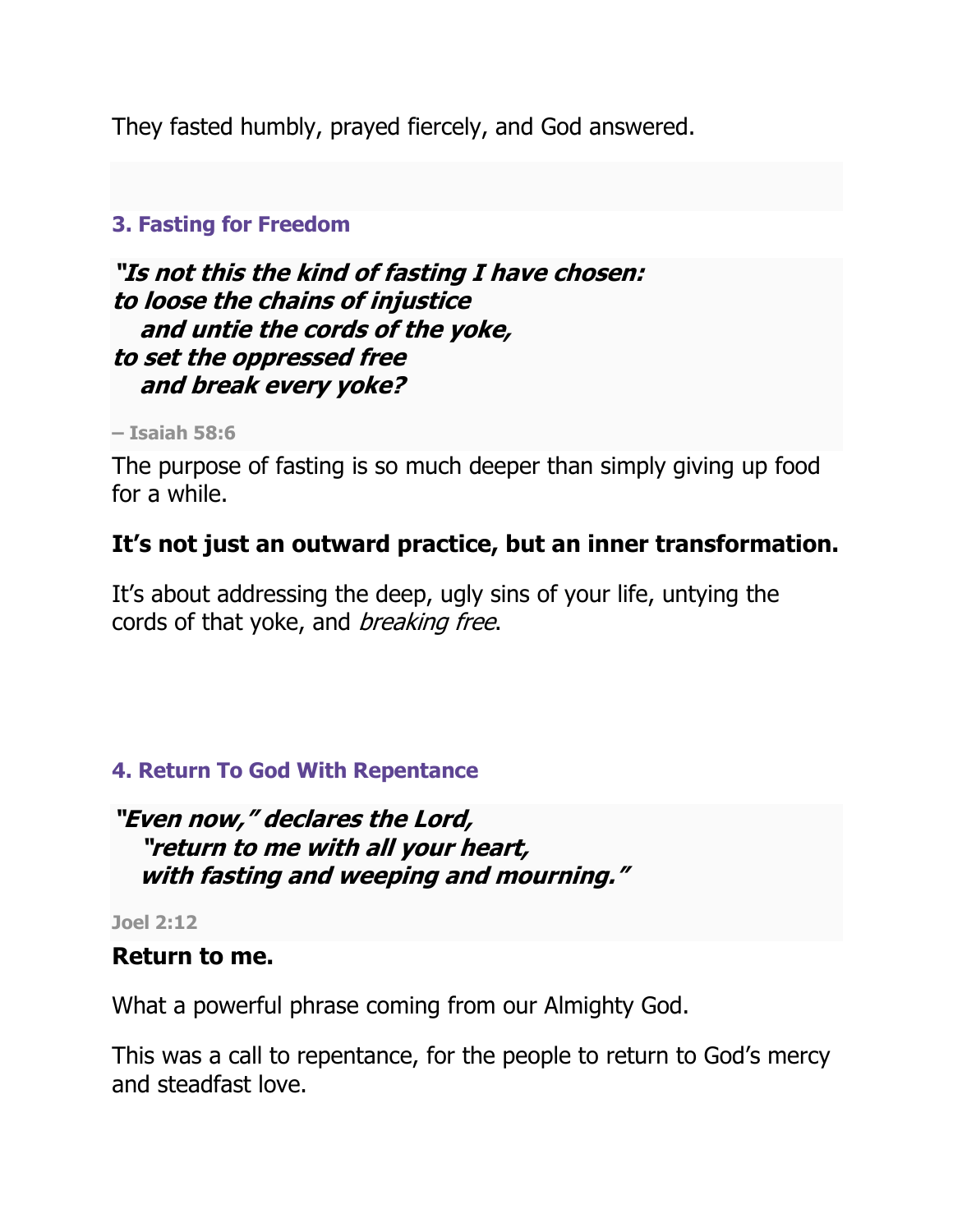And one of the ways to show their truly repentant heart was through fasting.

Even here in the Old Testament, God was not asking for the act of fasting alone. Fasting was a way to show that they desired to return to God with all of their heart.

#### **5. Fast For Intimacy With God, Not Praise From Man**

**"When you fast, do not look somber as the hypocrites do, for they disfigure their faces to show others they are fasting. Truly I tell you, they have received their reward in full.But when you fast, put oil on your head and wash your face, <sup>1</sup> so that it will not be obvious to others that you are fasting, but only to your Father, who is unseen; and your Father, who sees what is done in secret, will reward you."**

**-Matthew 6:16-18**

As Christians, our intentions matter. Our faith takes life to a level unseen. It is possible to do everything right on the outside, but without the proper heart, it doesn't serve its purpose.

Fasting is one of those things.

If you are fasting to be seen by others as a "good Christian," **you're doing it wrong**.

If you're fasting with a heart that can only focus on the things you lack (food, in this case) and not a hunger that drives you into the arms of your Savior to satisfy your needs, **you're doing it wrong**.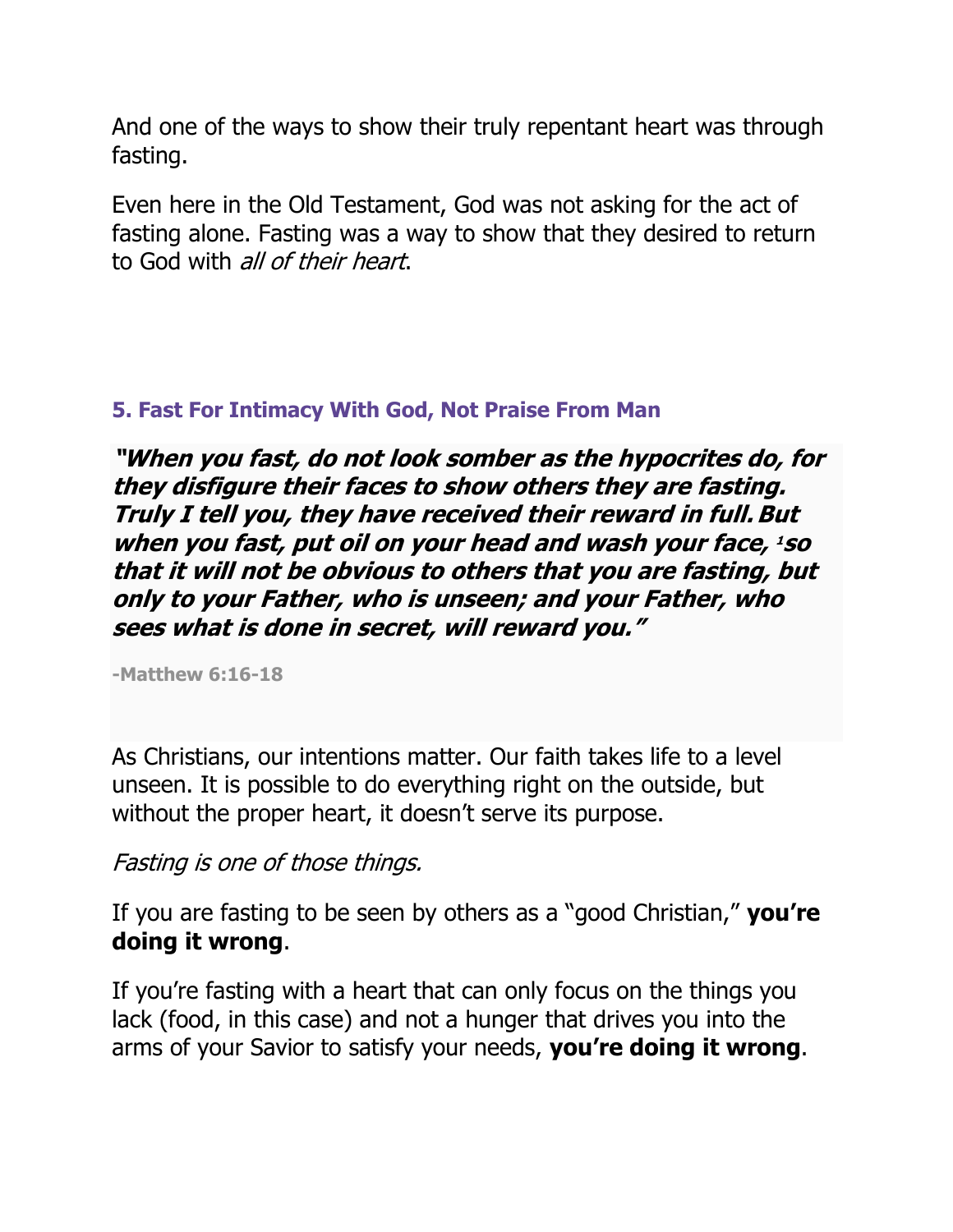Don't fast for attention, recognition, or the sake of not-so-silent suffering through the 40 days of Lent.

Fast to draw nearer to God and rely on Him on deeper levels than you have before.

# **6. Grow in Spiritual Strength**

# **After fasting forty days and forty nights, he [Jesus] was hungry.**

**Matthew 4:2**

Jesus fasted for forty days.

## Forty days.

It's hard for me to fathom what His body would have felt like during that time.

I'm imagining His human form felt quite weak.

Yet, He stood strong against the relentless temptation Satan kept shoving in His face.

He wasn't relying on a protein-filled breakfast or a good night of sleep for his mental sharpness to stand up to the devil.

He relied completely on God's strength (and God's Word) during His fast.

## **Fasting can strengthen us spiritually when we choose to stand on God's Word in our own human frailty.**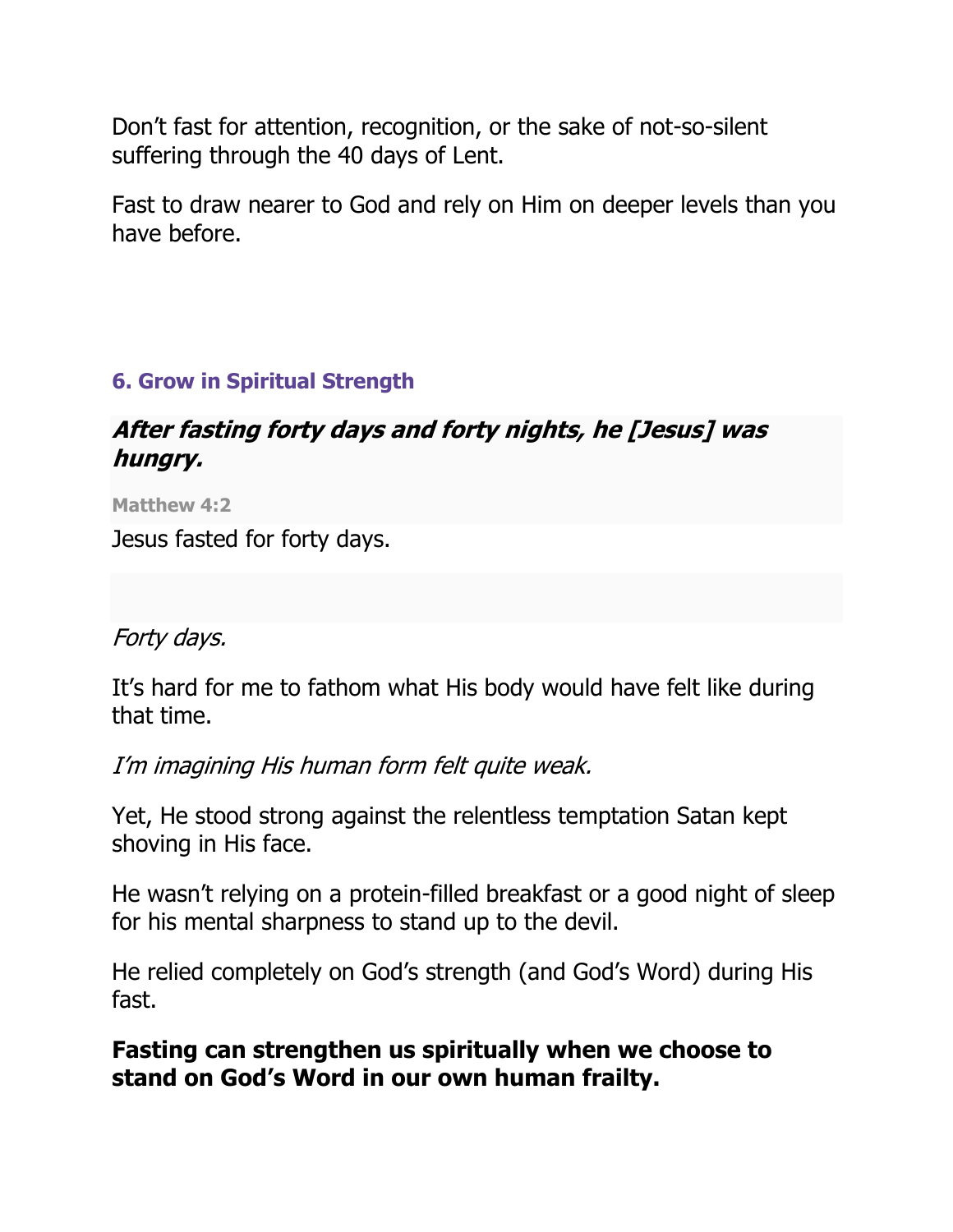#### **7. New Wine Into New Wineskins**

**Then John's disciples came and asked him, "How is it that we and the Pharisees fast often, but your disciples do not fast?" Jesus answered, "How can the guests of the bridegroom mourn while he is with them? The time will come when the bridegroom will be taken from them; then they will fast. "No one sews a patch of unshrunk cloth on an old garment, for the patch will pull away from the garment, making the tear worse. Neither do people pour new wine into old wineskins. If they do, the skins will burst; the wine will run out and the wineskins will be ruined. No, they pour new wine into new wineskins, and both are preserved."**

#### **Matthew 9:14-17**

The entire purpose of the disciples' and the Pharisees' fasting was to [show](https://pastorhistorian.com/2007/11/30/fasting-and-the-new-covenant-exposition-of-matthew-914-17/) a longing for the day God would show up and show favor to Israel [again.](https://pastorhistorian.com/2007/11/30/fasting-and-the-new-covenant-exposition-of-matthew-914-17/)

But Jesus was right there with them! There was no need for fasting at that moment.

But immediately afterward, Jesus said, "the time will come when the bridegroom will be taken from them; then they will fast."

## **He wasn't putting an end to all fasting.**

He specifically said the time to fast would be coming again!

But now, our fasting isn't filled with mourning as it was for the Pharisees. Instead, it's filled with longing because we know Jesus came and will come again!